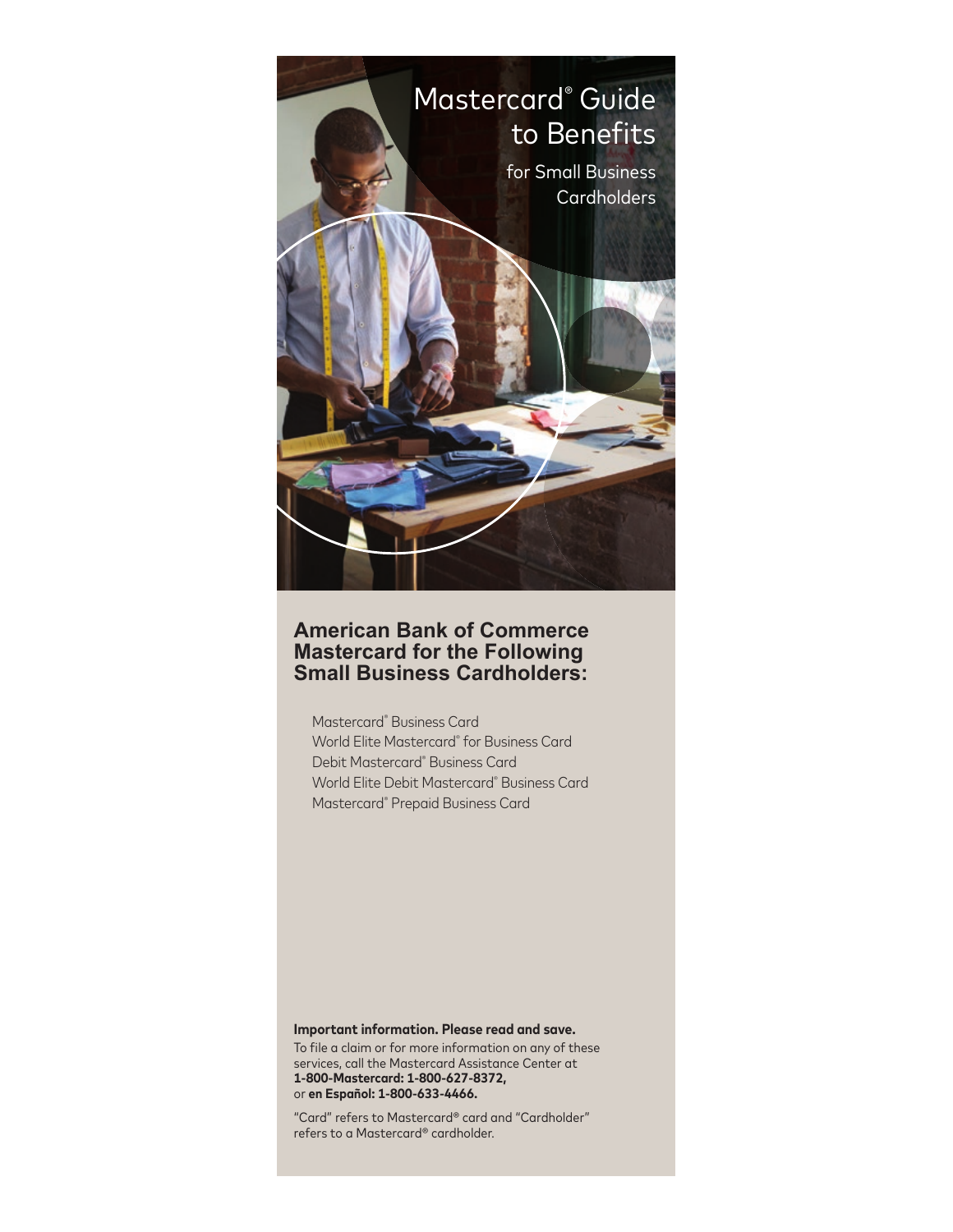The chart below identifies the specific benefits of each program at a glance. Please take a few minutes to familiarize yourself with the benefits of each program. You may also want to make a photocopy to take with you when traveling. This Guide applies to travel and retail purchases made on or after October 28, 2019, and supersedes any previous Guide or program.

|                                                | Intuit QuickBooks | Intuit TurboTax | Salesforce Essentials | Microsoft 365 | Mastercard Receipt<br>Management | Cellular Wireless Telephone<br>Protection | Mastercard ID Theft<br>Protection | Mastercard Global Service | MasterRental Insurance | Mastercard Travel &<br>Lifestyle Services | Premium Easy Savings* | Easy Savings* | Mastercard Business<br>Assistant | ShopRunner |
|------------------------------------------------|-------------------|-----------------|-----------------------|---------------|----------------------------------|-------------------------------------------|-----------------------------------|---------------------------|------------------------|-------------------------------------------|-----------------------|---------------|----------------------------------|------------|
| <b>Business</b><br>Card                        | ✓                 | $\checkmark$    | ✓                     | J             | $\checkmark$                     |                                           | ✓                                 | $\checkmark$              | ✓                      |                                           |                       | ✓             |                                  |            |
| World Elite for<br><b>Business Card</b>        | ✓                 |                 | ✓                     | $\checkmark$  | $\checkmark$                     | $\checkmark$                              | $\checkmark$                      | $\checkmark$              | $\checkmark$           | $\checkmark$                              | $\checkmark$          | $\checkmark$  | $\checkmark$                     |            |
| Debit Business<br>Card                         |                   |                 |                       | $\checkmark$  | J                                |                                           | $\checkmark$                      | $\checkmark$              | ┙                      |                                           |                       | √             |                                  |            |
| World Elite<br>Debit Business<br>Card          |                   |                 |                       |               |                                  |                                           |                                   | $\checkmark$              |                        |                                           |                       | $\checkmark$  |                                  |            |
| Eligible Prepaid<br>Business Card <sup>#</sup> |                   |                 |                       |               |                                  |                                           |                                   |                           |                        |                                           |                       |               |                                  |            |

\*Subject to Card Issuer participation. Please check with your issuer to see if you are enrolled in the Easy Savings program.

#Certain benefits are subject to Card Issuer participation. Please check with your Issuer to ensure that you are enrolled.

## Key Terms

Throughout this document, You and Your refer to the **cardholder** or **authorized user** of the **covered card**. We, Us, and Our refer to New Hampshire Insurance Company, an AIG Company.

**Account Holder** means a person to whom an Eligible Account is issued and who holds the Eligible Account under his or her name.

**Administrator** means Sedgwick Claims Management Services, Inc. You may contact the administrator if you have questions regarding this coverage or would like to make a claim. The administrator can be reached by phone at **1-800-Mastercard.**

**Authorized Driver(s)** means a driver with a valid driver's license issued from their state of residence and indicated on the rental agreement.

**Authorized User** means a person who is recorded as an authorized user of an Eligible Account by the Account Holder and who is authorized by the Account Holder to make payments to the Eligible Account.

**Cardholder** means the Account Holder or Authorized User of an Eligible Account in good standing.

**Covered Card** means the Mastercard® card linked to your Eligible Account.

**Eligible Account** means the account associated with the Cardholder's U.S. issued credit card, debit card, checking account, line of credit, loan, certificate of deposit or other account that is eligible for coverage under the Group Policy.

**Eligible Cellular Wireless Telephones** means the cellular telephones associated with the primary line and additional or supplemental lines on the Eligible Person's monthly billing statement from a cellular provider for the billing cycle preceding the month in which the theft or damage occurred.

**Eligible Person** means a Cardholder who charges his or her monthly bill for an Eligible Cellular Wireless Telephone to his or her Covered Card. No person or entity other than the Eligible Person(s) described shall have any legal or equitable right, remedy or claim for the insurance proceeds arising out of this coverage.

**Evidence of Coverage (EOC)** means the summary of benefits set forth below which describe the terms, conditions, limitations and exclusions of the coverage provided to you at no additional charge under a Group Policy issued by New Hampshire Insurance Company, an AIG company. Representations or promises made by anyone that are not contained in the group policy are not part of your coverage. In the event the EOC, Key Terms, or Legal Disclosures of this Guide to Benefits conflict with the provisions of the group policy, the terms of the group policy govern your coverage.

**Group Policy** means the Cellular Protection Insurance Policy entered between New Hampshire Insurance Company, an AIG Company, and Mastercard Insurance Master Trust, which is the subject of this Guide to Benefits.

**Manufacturer Suggested Retail Price (MSRP)** means the purchase price of the vehicle or the value of the vehicle.

**Mysteriously Disappear** means the vanishing of an item in an unexplained manner where there is absence of evidence of a wrongful act by a person or persons.

**Rental Agreement** means the entire agreement or contract that you receive when renting a vehicle from a vehicle rental agency that describes in full all of the terms and conditions of the rental, as well as the responsibility of all parties under the rental agreement.

**Small Business Card** means Mastercard Small Business debit, Mastercard Small Business credit cards and/or eligible Mastercard-branded Small Business prepaid cards.

**Stolen** means taken by force and/or under duress or a loss which involves the disappearance of an Eligible Cellular Wireless Telephone from a known place under circumstances that would indicate the probability of theft and for which a police report was filed within forty-eight hours of the theft.

**United States Dollars (USD)** means the currency of the United States of America.

**Vehicle** means a land motor vehicle with four wheels that is designed for use on public roads and intended for use on a bound surface such as concrete and tarmac. This includes minivans and sport utility vehicles that are designed to accommodate less than nine (9) passengers.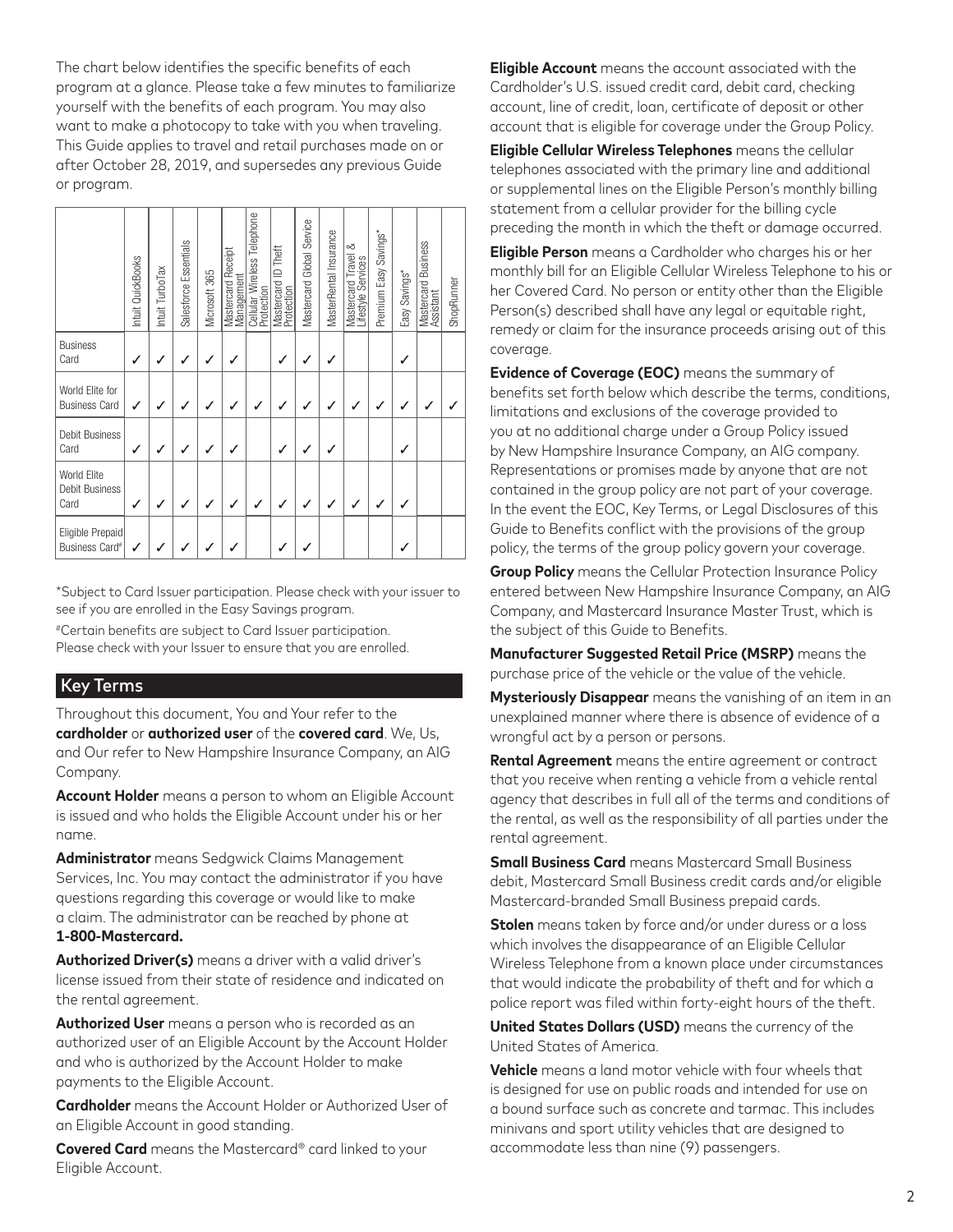# BUSINESS SERVICES

### Intuit QuickBooks® Online Discount

#### Program Description:

QuickBooks Online is accounting software for self-employed and small businesses designed to help manage sales and expenses, get invoices paid, accept payments and much more. With real-time, accurate data you can access anywhere, anytime, and with any device, you'll always know where

you stand so you can focus on your business. Mastercard **cardholders** can sign up for a 30-day free trial and save up to 50% on QuickBooks Online products.

#### Eligibility:

To be eligible for a discount on Intuit QuickBooks Online, you must have a valid Mastercard Small Business Card issued by a U.S. financial institution. Trial and discount offers are valid for new QuickBooks Online subscriptions only.

#### How to use the Intuit QuickBooks® Online benefit:

Visit **https://intuit.me/quickbooks\_mc\_bmoh** and follow instructions to purchase the appropriate version of QuickBooks® Online for your business. Use your Mastercard Small Business Card to pay for your discounted purchase (discounts for new QuickBooks® Online customers only).

#### Terms and Conditions:

QuickBooks Terms of Service can be found at **https:// quickbooks.intuit.com/global/terms-of-service/.**

### Intuit TurboTax® Discount

#### Program Description:

TurboTax, the #1 best-selling tax preparation software, coaches consumers and small businesses step-by-step through their federal and state taxes, no previous tax knowledge needed. TurboTax guarantees 100% accurate calculations and your maximum tax refund, so you can be confident your taxes are done right. Mastercard cardholders can save up to \$20 on TurboTax federal products.

#### Discounts are applicable to TurboTax Online and TurboTax download versions:

**•** TurboTax Self-Employed uncovers industry-specific deductions personalized to you and your line of work

**•** TurboTax Business (download version) is designed for Partnerships, S Corps, C Corps, multi-member LLCs, trusts and estates

**•** TurboTax Live products offer real-time expert advice on demand and a final review of your return by a CPA or EA Eligibility:

To be eligible for a discount on Intuit TurboTax, you must have a valid Mastercard Small Business Card issued by a U.S. financial institution.

How to use the Intuit TurboTax benefit: Visit **https://turbotax.intuit.com/affiliate/bmohmc**

#### https://turbotax.intuit.com/affiliate/bmohmc

and follow instructions to purchase the right version of TurboTax for your business. Use your Mastercard Small Business Card to pay for your discounted purchase.

### Terms of Service and Guarantees:

TurboTax Terms of Service can be found at **https://turbotax. intuit.com/corp/terms-of-service.jsp** and TurboTax Product Guarantees and other important information are located at **https://turbotax.intuit.com/lp/yoy/guarantees.jsp.**

## Salesforce Essentials Discount

#### Program Description:

Salesforce Essentials is the #1 CRM built for small teams. It includes Sales and Customer Support functionalities in a single app.

- Start instantly: Get up and running in minutes with step by step guided setup and live in-app support from coaches
- Sell smarter & faster: Bring all customer & sales data into one place, automatically capture customer emails & meetings and sell on the go
- Deliver standout customer support: Respond to customers on any channel, automate repetitive support tasks and provide branded self-service help
- Scale as you grow: Grow on the Salesforce platform with pre-built integrations and continuous innovations

Salesforce Essentials is regularly priced at \$25/month. Exclusive to Mastercard® Small Business customers, customer can manage sales and support in a single app for just \$9.99/user/month for up to 10 users.

#### Eligibility:

To be eligible for a discount on Salesforce Essentials, you must have a valid Mastercard Small Business Card issued by a U.S. or Canadian financial institution. Discount offers are valid for new Salesforce Essentials customers only, and only apply for the first year of access. Subsequent renewal years will be subject to the then applicable regular Salesforce Essential price.

### How to use the Salesforce Essentials benefit:

Visit **https://www.salesforce.com/essentials-mc-benefits** and sign up for a free 14-day trial of Salesforce Essentials. Purchase Salesforce Essentials in-app with your Mastercard Small Business Card to unlock the unique offer for Mastercard cardholders. Use your Mastercard Small Business Card to pay for your discounted purchase.

#### Terms and Conditions:

Salesforce Essentials Terms of Service can be found at:

- **https://www.salesforce.com/content/dam/web/en\_us/ www/documents/legal/salesforce\_MSA.pdf**
- **https://c1.sfdcstatic.com/content/dam/web/en\_us/www/ documents/legal/Agreements/product-specific-terms/ salesforce-essentials.pdf**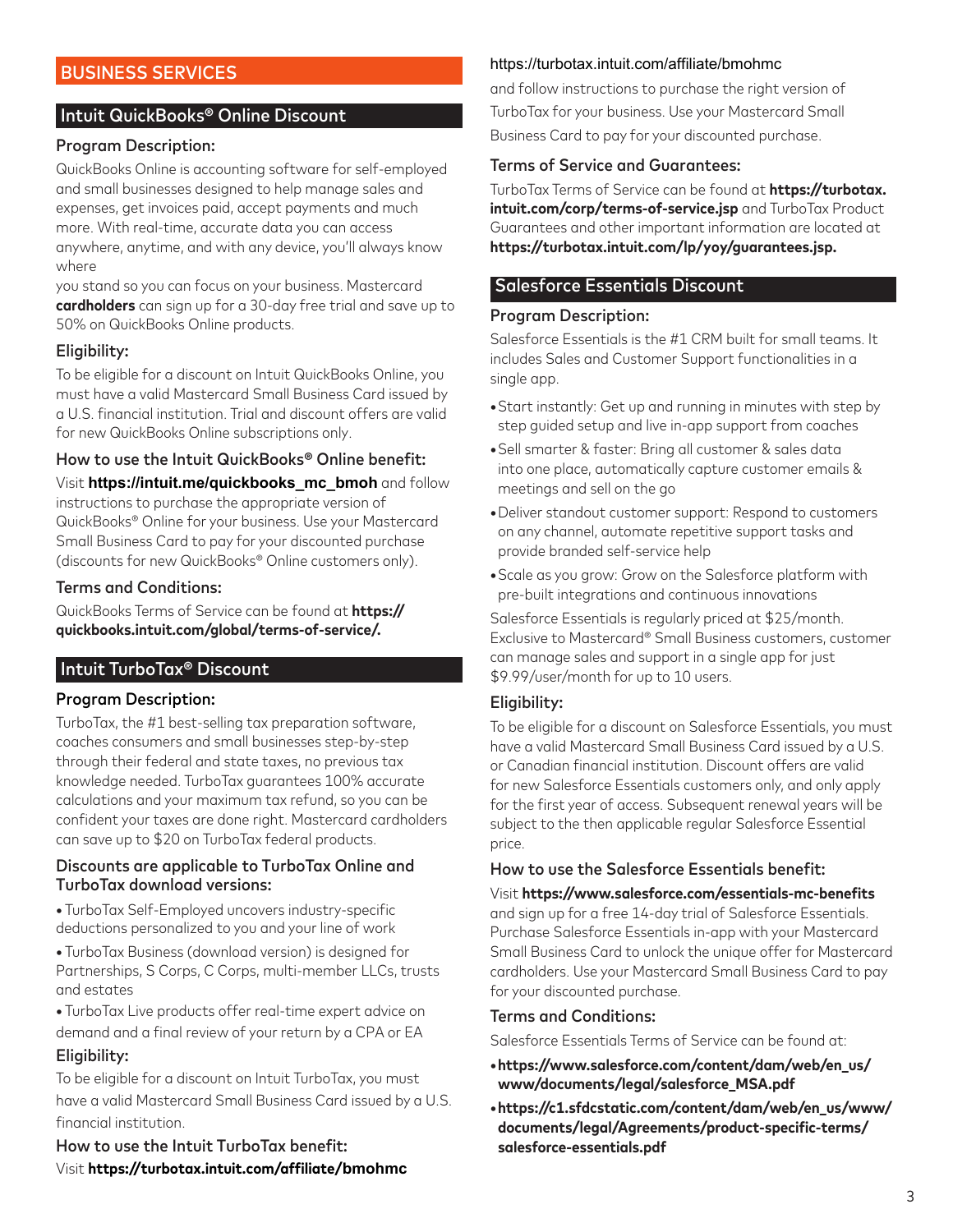# Microsoft 365 Discount

### Program Description:

Microsoft 365 is an integrated productivity solution that brings together best-in-class Office apps like Word, PowerPoint, and Excel with cloud services like professional email, online meetings + chat, cloud file storage and more. Get more done with professional-grade tools – all while safeguarding employees, data, and customer information. At no additional cost, Mastercard Small Business Card Cardholders are eligible for a special Microsoft offer: firsttime Microsoft 365 Business or Office 365 Business Premium subscribers can get a complimentary first four months with a one-year subscription – up to 5 users. Discounts are applicable for new Office 365 Business Premium or Microsoft 365 Business customers only. Terms and Conditions apply.

### Eligibility:

To be eligible for a discount on Microsoft 365 Business or Office 365 Business Premium, you must have a valid Mastercard Small Business Card issued by a U.S. financial institution. Discount offers are valid for new Microsoft 365 and Office 365 subscriptions only and must be redeemed through Microsoft online store.

### How to use the Microsoft Office 365 Business Premium or Microsoft 365 Business benefit:

Visit **https://aka.ms/mastercardbenefits** and follow instructions to validate your Mastercard and receive your unique promotion code. Once you have the promotion code, follow the links provided to redeem through the Microsoft online store.

### Terms and Conditions:

Office 365 Business Premium and Microsoft 365 Business are subject to the Microsoft Online Service Terms at **https:// portal.office.com/Commerce/Mosa.aspx.**

### Mastercard Receipt Management

### Program Description:

Mastercard offers a mobile Receipt Management application for all Mastercard Small Business Card **Cardholders** in the United States at no additional charge. Business owners and employees can snap photos of receipts to store them securely in the cloud. This will help businesses to better understand their expenses and manage their financial health. Receipts are foundational to better cash management for small businesses and the Mastercard Receipt Management app helps them categorize expenses (including personal vs. business), attach detailed notes, easily export data, and view clear reporting. Sort and view stored receipts based on merchant name, purchase date, amount, or expense category. Once the information is in the system, easily export your receipt images and/or the associated expense data to share with a bookkeeper or accountant.

### **Eligibility and Activation:**

To use the app simply search for and download the iOS or Android version of **Mastercard Receipt Management** from

the Apple or Google app store. Then use your valid Mastercard Small Business Card (issued by a U.S. financial institution) to activate the mobile app.

### Mastercard Business Assistant

Mastercard® Business World Elite offers you the Mastercard Business Assistant Service. Imagine your own Assistant 24 x 7 x 365, where knowledgeable experts can assist with all your business needs, whenever you need it. This provides robust, personalized features that will save you time and simplify your busy day, such as:

- Local experts who can provide on-site assistance with everyday business needs like helping identify the best location for a client meeting or installing a new printer.
- Reminder service for those dates or events that you can't afford to miss. Let the Mastercard Business Assistant assist you today, so you can get back to business! Mastercard service experts look forward to assisting you at **1-844-281-5031.**

# PEACE OF MIND

#### Cellular Wireless Telephone Protection – Commercial

#### Evidence of Coverage:

Refer to Key Terms for the definitions of you, your, we, us, our, and words that appear in bold. This **EOC** is subject to the Legal Disclosures set forth below.

#### A. To get coverage:

You must charge your monthly **Eligible Cellular Wireless Telephone** bill to your **Covered Card**. You are eligible for coverage the first day of the calendar month following the payment of your Eligible Cellular Wireless Telephone bill to your Covered Card. If you pay an Eligible Cellular Wireless Telephone bill with your Covered Card and fail to pay a subsequent bill to your Covered Card in a particular month, your coverage period changes as follows:

- 1. Your coverage is suspended beginning the first day of the calendar month following the month of nonpayment to your Covered Card; and
- 2. Your coverage resumes on the first day of the calendar month following the date of any future payment of your Eligible Cellular Wireless Telephone bill with your Covered Card.

#### B. The kind of coverage you receive:

- Reimbursement for the actual cost to replace or repair a **Stolen** or damaged Eligible Cellular Wireless Telephone.
- Coverage ends on the earliest of: The date you no longer are a **Cardholder**; the date the **Eligible Account** is determined to be ineligible by the participating organization; the date the participating organization ceases to pay premium on the **Group Policy**; the date the participating organization ceases to participate in the Group Policy; the date the Group Policy is terminated.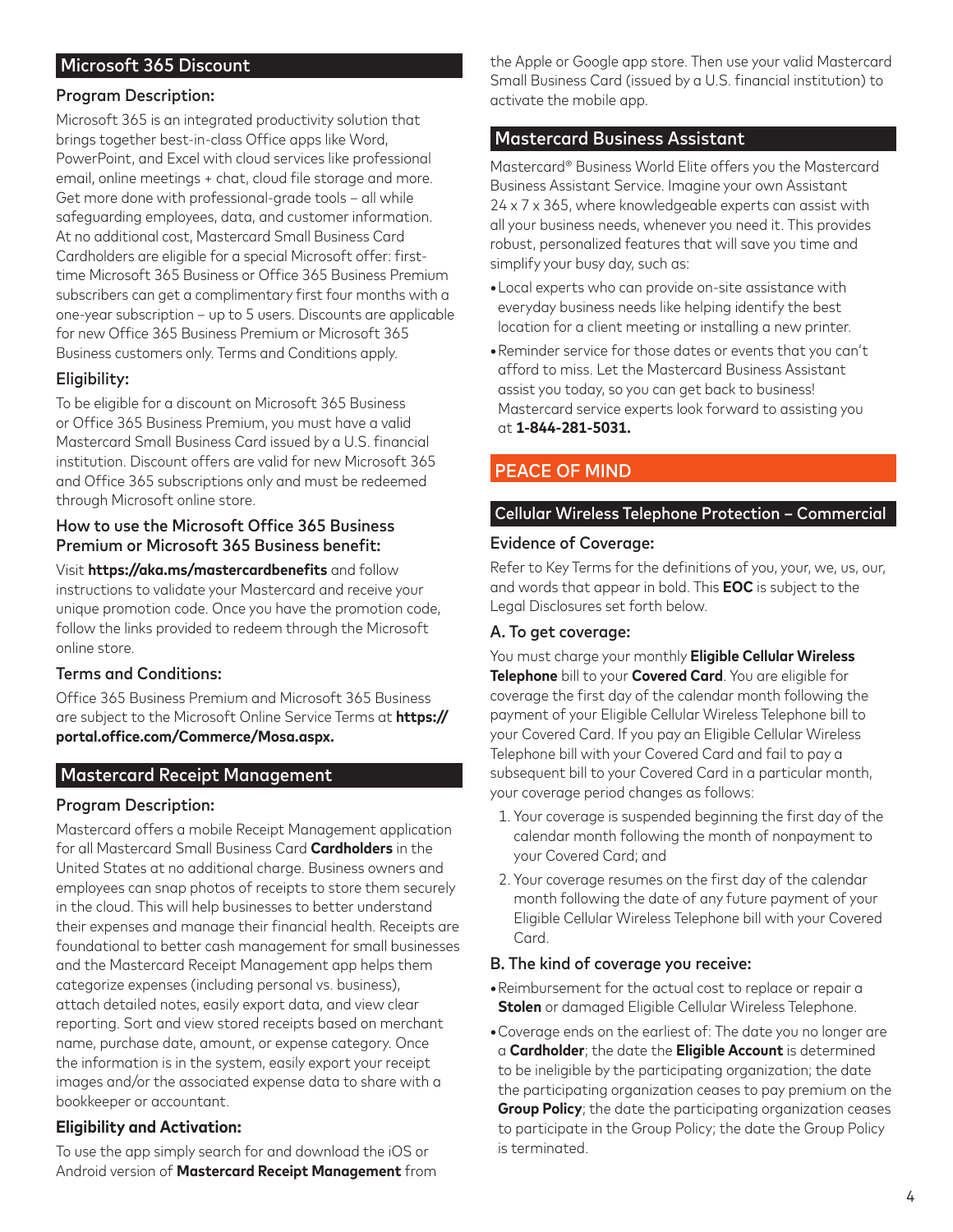# C. Coverage limitations:

Coverage for a Stolen or damaged Eligible Cellular Wireless Telephone is subject to the terms, conditions, exclusions, and limits of liability of this benefit. The maximum liability is \$800 per claim, and \$1,000 per 12-month period. Each claim is subject to a \$50 deductible. Coverage is limited to two (2) claims per 12 month period.

Coverage is excess of any other applicable insurance or indemnity available to you. Coverage is limited only to those amounts not covered by any other insurance or indemnity. In no event will this coverage apply as contributing insurance. This "noncontribution" clause will take precedence over a similar clause found in other insurance or indemnity language.

## D. What is NOT covered:

The following items are excluded from coverage under the Group Policy:

- Eligible Cellular Wireless Telephone accessories other than the standard battery and standard antenna provided by the manufacturer;
- Eligible Cellular Wireless Telephones that are lost or **Mysteriously Disappear**;
- Eligible Cellular Wireless Telephones under the care and control of a common carrier, including, but not limited to, the U.S. Postal Service, airplanes or delivery service;
- Eligible Cellular Wireless Telephones Stolen from baggage unless hand-carried and under the **Eligible Person's** supervision or under the supervision of the Eligible Person's traveling companion who is previously known to the Eligible Person;
- Eligible Cellular Wireless Telephones Stolen from a construction site;
- Eligible Cellular Wireless Telephones which have been rented or leased from a person or company other than a cellular provider;
- Eligible Cellular Wireless Telephones which have been borrowed;
- Eligible Cellular Wireless Telephones that are received as part of a pre-paid plan;
- Cosmetic damage to the Eligible Cellular Wireless Telephone or damage that does not impact the Eligible Cellular Wireless Telephone's ability to make or receive phone calls (including minor screen cracks and fractures less than 2 inches in length that do not prevent the ability to make or receive phone calls or to use other features related to making or receiving phone calls);
- Damage or theft resulting from abuse, intentional acts, fraud, hostilities of any kind (including, but not limited to, war, invasion, rebellion or insurrection), confiscation by the authorities, risks of contraband, illegal activities, normal wear and tear, flood, earthquake, radioactive contamination, or damage from inherent product defects or vermin;
- Damage or theft resulting from mis-delivery or voluntary parting from the Eligible Cellular Wireless Telephone;
- Replacement of Eligible Cellular Wireless Telephone(s) purchased from anyone other than a cellular service provider's retail or internet store that has the ability to initiate activation with the cellular service provider;
- Taxes, delivery or transportation charges or any fees associated with the service provided; or
- Losses covered under a warranty issued by a manufacturer, distributor or seller.

In addition, we shall not be deemed to provide cover and we shall not be liable to pay any claim or provide any benefit under the Group Policy to the extent that the provision of such cover, payment of such claim or provision of such benefit would expose us, our parent company or its ultimate controlling entity to any sanction, prohibition or restriction under United Nations resolutions or the trade or economic sanctions, laws or regulations of the European Union or the United States of America.

### E. How to file a claim:

Call **1-800-mastercard** or go to **www.mycardbenefits.com** to open a claim. You must report the claim within 90 days of the loss, or as soon as reasonably possible, or the claim may not be honored. Upon receipt of a notice of claim, we will provide you with the necessary instructions for filing proof of loss. Written proof of loss must be submitted to our **Administrator** within 120 days of the loss or the claim may not be honored. Required documentation may include but is not limited to the following:

- Your card statement reflecting the monthly Eligible Cellular Wireless Telephone payments for the month preceding the date the Eligible Cellular Wireless Telephone was Stolen or suffered damage;
- A copy of your current wireless service provider's billing statement;
- If a claim is due to damage, a copy of the repair estimate and photos of the damage;
- If the claim is due to theft, a copy of the police report filed within 48 hours of the theft;
- Any other documentation or information reasonably requested by us to support the claim.

### Legal Disclosure:

This Guide to Benefits is not, by itself, a policy or contract of insurance or other contract.

Benefits are provided to you, the Cardholder, at no additional charge.

The insurance benefits are provided under the Group Policy issued by New Hampshire Insurance Company, an AIG company. This Guide to Benefits is a summary of benefits provided to you. The attached Key Terms and EOC are governed by the Group Policy.

**Effective date of benefits:** This Guide to Benefits replaces all prior disclosures, program descriptions, advertising, and brochures by any party. The policyholder and the insurer reserve the right to change the benefits and features of these programs at any time. Notice will be provided for any changes.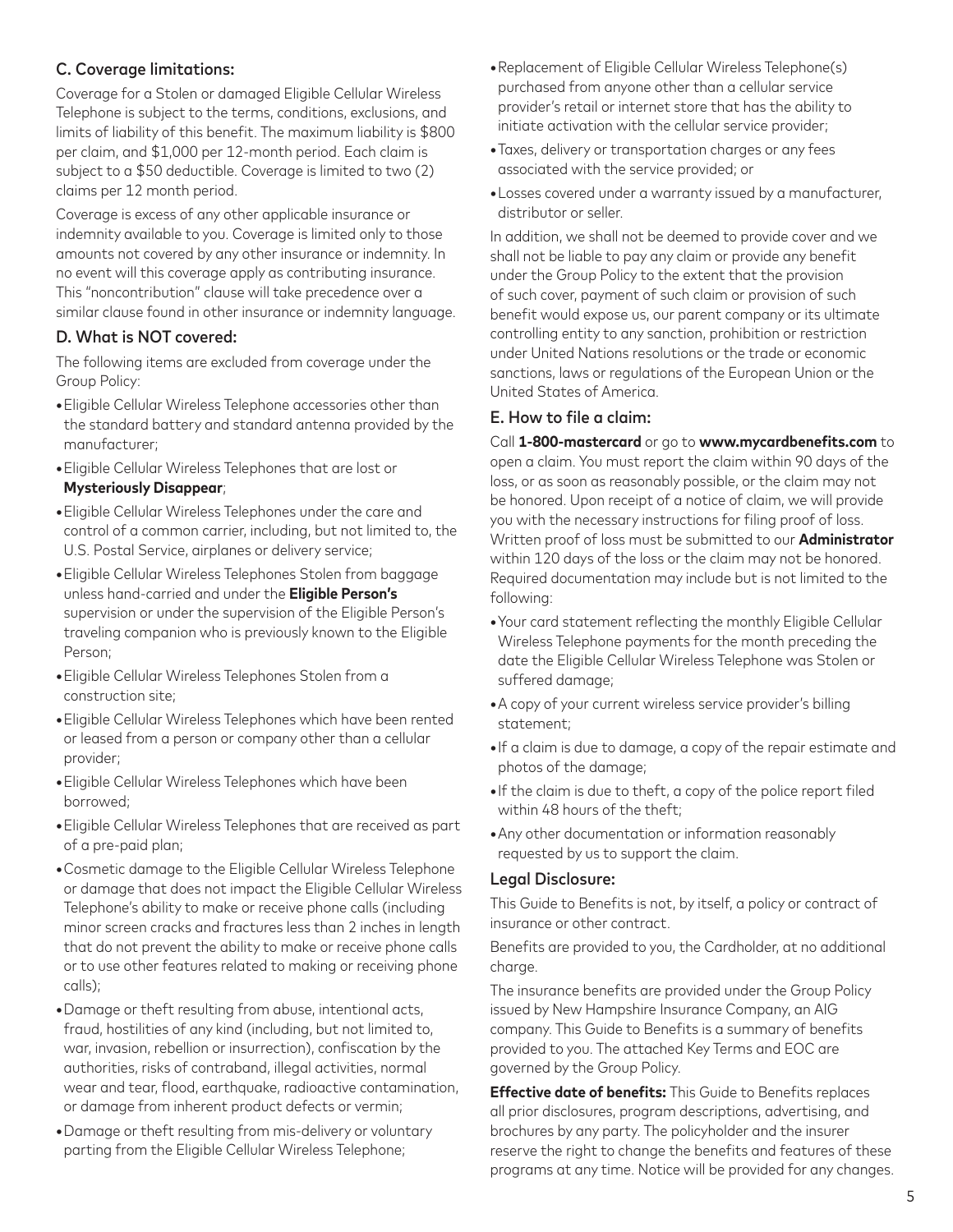**Cancellation:** The policyholder may cancel these benefits at any time or choose not to renew the insurance coverage for all Cardholders. If the policyholder cancels these benefits, you will be notified in advance. If we terminate, cancel, or choose not to renew the coverage to the policyholder, you will be notified as soon as is practicable. Insurance benefits will still apply for any eligible coverage that attaches prior to the date of such termination, cancellation, or non-renewal, subject to the terms and conditions of coverage.

**Benefits to you:** These benefits apply only to Eligible Accounts issued in the United States. The United States is defined as the fifty U.S. states and the District of Columbia. No person or entity other than you shall have any legal or equitable right, remedy, or claim for benefits, insurance proceeds and damages under or arising out of these programs. These benefits do not apply if your card privileges have been cancelled. However, insurance benefits will still apply for any benefit you were eligible for prior to the date that your Eligible Account is suspended or cancelled, subject to the terms and conditions of coverage.

**Transfer of rights or benefits:** The Group Policy is not assignable, but the benefits may be assigned.

Intentional Misrepresentation and Fraud: If any request for benefits made under the Group Policy is determined to be fraudulent, or if any fraudulent means or devices are used by you or anyone qualifying as an insured to obtain benefits under the Group Policy, all benefits will be forfeited. No coverage is provided if you or anyone qualifying as an insured does the following: (1) conceals or misrepresents any fact upon which we rely, if the concealment or misrepresentation is material and is made with the intent to deceive; or (2) conceals or misrepresents any fact that contributes to the loss.

**Due Diligence:** You must exercise or perform all vigilant activity, attentiveness, and care that would be exercised or performed by a reasonable and prudent person in the same or similar circumstances to avoid, diminish, or reduce any loss or damage insured under the Group Policy.

**Subrogation:** If payment is made under these benefits, we are entitled to recover such amounts, to the extent of our payments, from other parties or persons. Any party or person who receives payment under these benefits must transfer to us his or her rights to recovery against any other party or person and must do everything necessary to secure these rights and must do nothing that would jeopardize them.

**Salvage:** If an item is not repairable, we may request that you send the item to us for salvage at your expense. Failure to remit the requested item for salvage to us may result in denial of the claim.

**Severability of Provisions:** If in the future any one or more of the provisions of this Guide to Benefits is, to any extent and for any reason, held to be invalid or unenforceable, then such provision(s) shall be deemed "severable" from the remaining provisions of the Guide. In that event, all other provisions of this Guide shall remain valid and enforceable.

Benefits listed in this Guide to Benefits are subject to the conditions, limitations, and exclusions described in each benefit section. Receipt and/or possession of this Guide to Benefits does not guarantee coverage or coverage availability.

This Guide is intended as a summary of services, benefits, and coverages and, in case of a conflict between the Guide and the Group Policy, the Group Policy shall control.

**Washington Residents:** For Washington residents only, Evidence of Coverage (EOC) means the section of this Guide to Benefits that describes the terms, conditions, and exclusions of your coverage. The EOC, Key Terms, and Legal Disclosures are in the entire agreement between you and us. Representations or promises made by anyone that are not contained in the EOC, Key Terms, or Legal Disclosures are not part of your coverage. In case of a conflict between this Guide to Benefits and the Group Policy, the Guide to Benefits shall control.

### Mastercard ID Theft Protection (IDT)

#### Program Description:

Mastercard ID Theft Protection provides you with access to a number of Identity Theft resolution services, should you believe you are a victim of Identity Theft. This product offering prevents identity theft by monitoring the Internet, indexed and not, searching for compromised credentials and potentially damaging use of **cardholders**' personal information in order to detect fraud at its inception.

### Eligibility:

### **All Mastercard Small Business cardholders in the US are eligible for this coverage.**

#### Access:

Simply contact **1-800-Mastercard** if you believe you have been a victim of Identity Theft.

#### Services provided:

Services provided are on a 24-hour basis, 365 days a year. In order to receive the following services, you must enroll at **https://mastercardus.idprotectiononline.com/.** The services include:

**Online Monitoring Dashboard (requires activation):** The online monitoring dashboard is the primary user interface for cardholders. It serves as a repository of all the personally identifiable information (PII) data the cardholder wants to monitor, tracks and displays cardholders' risk score, and provides access to identity protection tips. It is also the platform for cardholders to respond to identity theft alerts.

**Monthly Risk Alert / Newsletter:** Cardholders will receive a monthly newsletter with information on the cardholder's risk score, and articles pertaining to good identity theft practices.

**Identity Monitoring:** IDT searches the internet to detect compromised credentials and potentially damaging use of cardholders' personal information, and alerts them via email so that they can take immediate action. This platform utilizes automated monitoring and human threat intelligence from cyber operations agents monitoring threat actors and their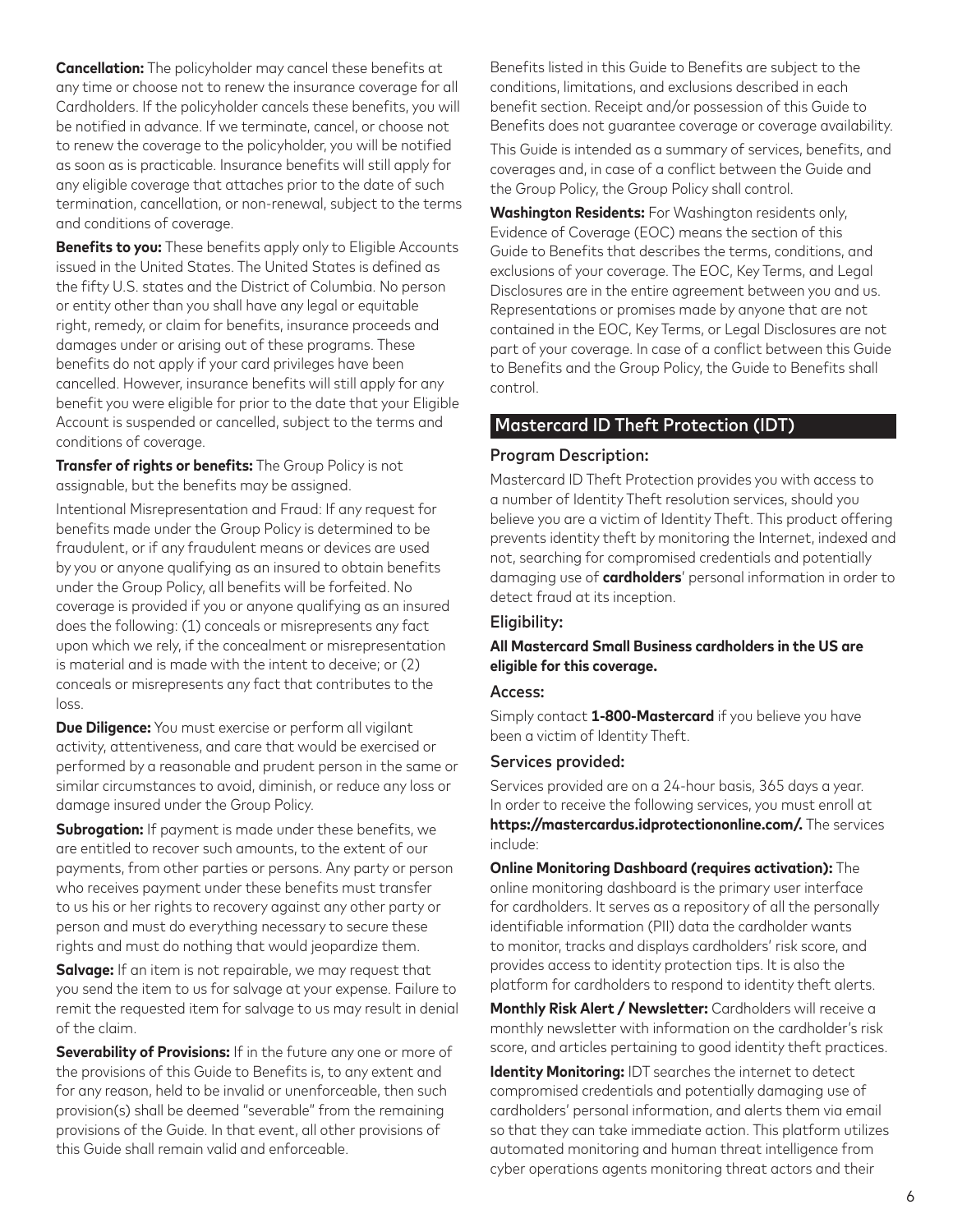tactics on the deep and dark web where personal data is bought and sold. Data elements that can be monitored are:

- Email addresses
- Debit/credit cards
- Bank Accounts
- Web logins; username and password
- Medical insurance cards
- Drivers' license
- Loyalty cards
- Affinity cards
- Passport number
- Vehicle Insurance cards
- Social Security Number

Mastercard is offering cardholders the above-mentioned protections through Iris OnWatch, Generali Global Assistance's proprietary internet surveillance technology that proactively detects the illegal trading and selling of personally identifiable information (PII) online. At any point in time, Iris is tracking thousands of websites and millions of data points, and alerting cardholders whose personal information they find has been compromised online. This information is being gathered in real-time so that Cardholders have the opportunity to react quickly and take the necessary steps to protect themselves.

**Resolution Services:** Cardholders will have access to a team of identity theft resolution specialists, available 24hours a day, 365 days a year to help resolve cardholders' identity theft incidents and prevent further damage. The resolution specialists are native speakers of English, French and Spanish, and are based out of Bethesda, Maryland. Cardholders are given the option to give limited power of attorney (LPOA) to the specialist, to allow them to conduct resolution activities on the cardholders' behalf, including contacting police, credit agencies, and other authorities, translating information, and closing and replacing breached accounts.

**Lost Wallet Assistance:** Cardholders will be provided assistance with notifying the appropriate issuing authorities to cancel and replace **stolen** or missing items, such as their debit/credit, Social Security card, and passport.

**Emergency Cash Advance and Travel Arrangements:** Cardholders are provided an emergency cash advance of up to \$500 and assistance with making travel arrangements, including airline, hotel, and car rental reservations. This service is available when an ID theft event occurs more than 100 miles away from the cardholders' primary place of residence.

**Single Bureau Credit Monitoring:** Cardholders' TransUnion credit file will be monitored for changes that could indicate fraud such as new credit inquiries, an address change or new credit account(s) opened in their name. An alert notification via email will be sent anytime a hard inquiry is made on the cardholders' TransUnion credit file so they can take immediate action to minimize damage.

**Financial Account Takeover:** IDT monitors cardholder's highrisk transactions with more than 300 of the nation's largest

companies to uncover and thwart account takeover attempts. Monitored transactions include:

- Credit cards
- Bank accounts
- Brokerage accounts
- Healthcare portals
- Workplace intranets
- Other services (e.g. peer-to-peer fund transfers)

An alert is sent to the cardholder if a series of knowledgebased authentication questions are used to authenticate the account's user. To take advantage of this service, the cardholder must enter the accounts they wish to protect on the dashboard.

**URL and Domain Monitoring:** IDT identity monitoring services are enhanced by adding URL and Domain monitoring to the existing list of monitored items. URL and Domain monitoring searches for cardholders' business URL and domain within corporate data breaches, malicious third-party botnets, and criminal forums.

For more information regarding the services stated above and additional information, please visit **https://mastercardus. idprotectiononline.com/.**

#### Charaes:

There is no charge for these services, they are provided by your Financial Institution.

### Services NOT provided:

- When it is determined you have committed any dishonest, criminal, malicious or fraudulent act.
- When your financial institution or card issuer which provides this Service, has investigated the event and deemed you are responsible for the charge or event.
- When any theft or unauthorized use of an account by a person to whom the account has been entrusted has been committed.

### Program provisions for Mastercard ID Theft Protection:

This service applies only to you, the named Mastercard cardholder. You shall use due diligence and do all things reasonable to avoid or diminish any loss or damage to property protected by the program. The provider, Generali Global Assistance, relies on the truth of statement made in the Affidavit or declaration from each cardholder. This service is provided to eligible Mastercard cardholders at no additional cost and is in effect for acts occurring while the program is in effect. The terms and conditions contained in this program guide may be modified by subsequent endorsements. Modifications to the terms and conditions may be provided via additional Guide mailings, statement inserts, or statement messages. Mastercard or your financial institution can cancel or non-renew these services, and if we do, we will notify you at least thirty (30) days in advance. If the Provider non-renews or cancels any services provided to eligible Mastercard cardholders, you will be notified within 30–120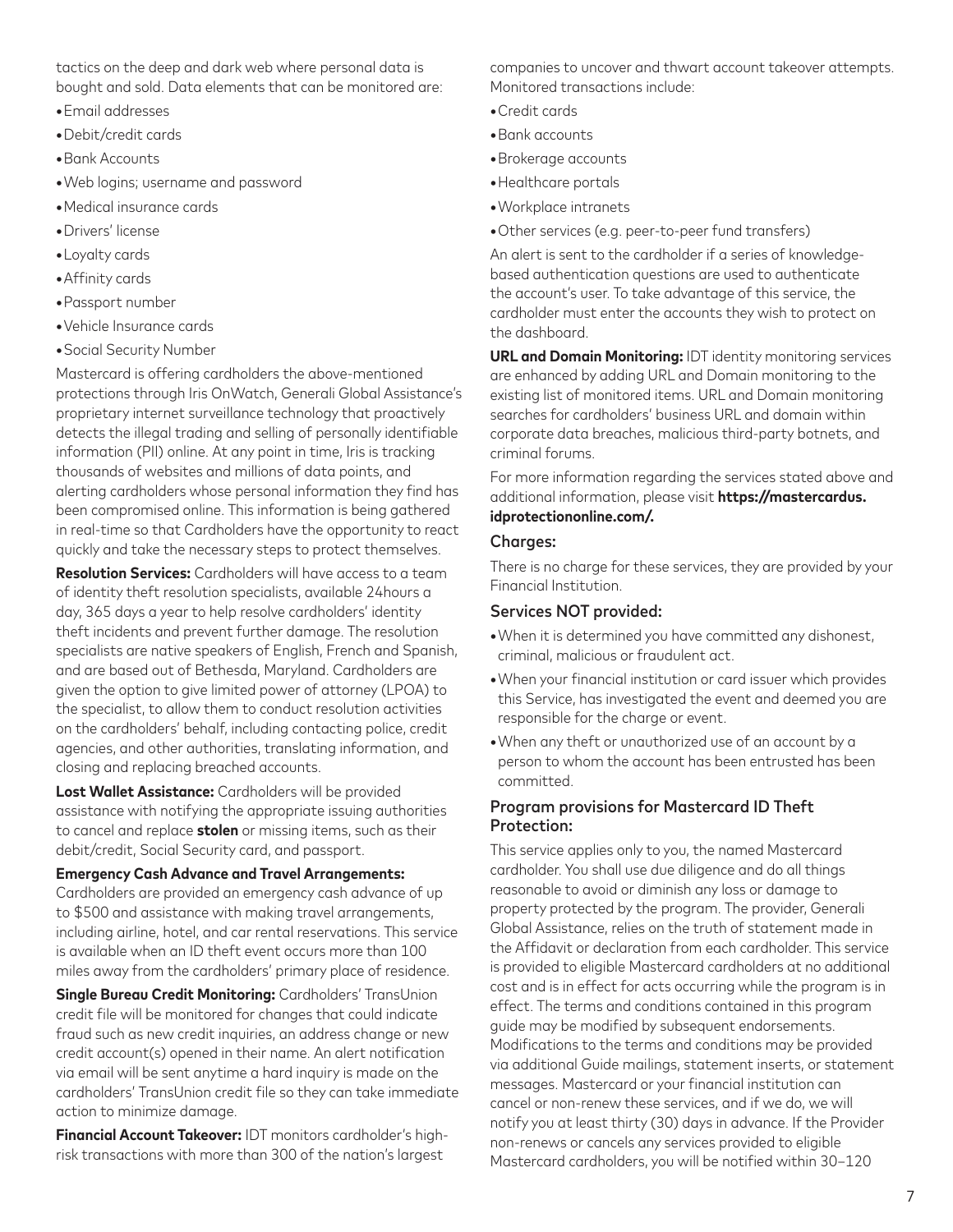days before the expiration of the service agreement. In the event substantially similar coverage takes effect without interruption, no such notice is necessary. For general questions regarding these services, please contact **1-800-Mastercard.**

## Mastercard Global Service

Mastercard Global Service® provides worldwide, 24-hour assistance with lost and **stolen** card reporting, emergency card replacement, and emergency cash advance. Call Mastercard Global Service immediately to report your card lost or stolen and to cancel the account. If you need to make purchases or arrange for a cash advance, with your issuer's approval, you can receive a temporary card the next day in the United States, and within two business days most everywhere else.

In the United States (including all 50 states, the District of Columbia, the U.S. Virgin Islands, and Puerto Rico) and Canada, call **1-800-Mastercard (1-800-627-8372)**. When out-of-country and in need of assistance, you can easily reach a specially trained Mastercard Global Service Representative who can help you 24 hours a day, 365 days a year, in any language. You can call toll free from over 80 countries worldwide. Some of the key toll free Mastercard Global Service telephone numbers are:

| Netherlands  0800-022-5821  |
|-----------------------------|
|                             |
|                             |
|                             |
| United Kingdom 0800-96-4767 |

For additional information, or for country-specific toll-free telephone numbers not listed above, visit our website at **www.mastercard.com** or call the United States collect at **1-636-722-7111.**

### Account Information and Card Benefits:

When in the United States, contact your card issuer directly for account information and **1-800-Mastercard** for card benefits. When traveling outside the United States, call Mastercard Global Service to access your card issuer for account information or to access any of your card benefits.

### ATM Locations:

Call **1-877-FINDATM (1-877-346-3286)** to find the location of a nearby ATM in the Mastercard ATM Network accepting Mastercard® , Maestro® , and Cirrus® brands. Also, visit our website at **www.mastercard.com** to use our ATM locator. You can get cash at over two million ATMs worldwide. To enable

cash access, be sure you know your Personal Identification Number (PIN) before you travel.

## MasterRental Insurance Coverage

### Evidence of Coverage:

- Pursuant to the below terms and conditions, when you rent a **vehicle** for thirty-one (31) consecutive days or less with your **covered card**, you are eligible for benefits under this coverage.
- Refer to Key Terms for the definitions of you, your, we, us, our, and words that appear in bold and Legal Disclosures.

### A. To get coverage:

The rental vehicle must be rented primarily for business purposes, and you must initiate and then pay for the entire **rental agreement** (tax, gasoline, and airport fees are not considered rental charges) with your covered card and/or the accumulated points from your covered card at the time the vehicle is returned. If a rental company promotion/discount of any kind is initially applied toward payment of the rental vehicle, at least one (1) full day of rental must be billed to your covered card.

You must decline the optional collision/damage waiver (or similar coverage) offered by the rental company when coverage is secondary.

You must rent the vehicle in your own name and sign the rental agreement.

Your rental agreement must be for a rental period of no more than thirty-one (31) consecutive days. Rental periods that exceed or are intended to exceed thirty-one consecutive days are not covered.

### B. The kind of coverage you receive:

We will pay for the following on a primary basis:

- Physical damage and theft of the vehicle, not to exceed the limits outlined below.
- Reasonable loss of use charges imposed by the vehicle rental company for the period of time the rental vehicle is out of service. Loss of use charges must be substantiated by a location and class specific fleet utilization log.
- Towing charges to the nearest collision repair facility.
- Theft or damage to personal effects in transit in the rental vehicle or in any building en route during a trip using the rental vehicle. You must first file under other applicable insurance (e.g., home or business), and then we'll cover whatever is not covered by your insurance under our Secondary Personal Effects Insurance. Maximum coverage per rental period is \$1,000 per covered person, per occurrence. The total benefits per rental period cannot exceed \$2,000.

This coverage is not all-inclusive, which means it does not cover such things as personal injury or personal liability. It does not cover you for any damages to other vehicles or property. It does not cover you for any injury to any party.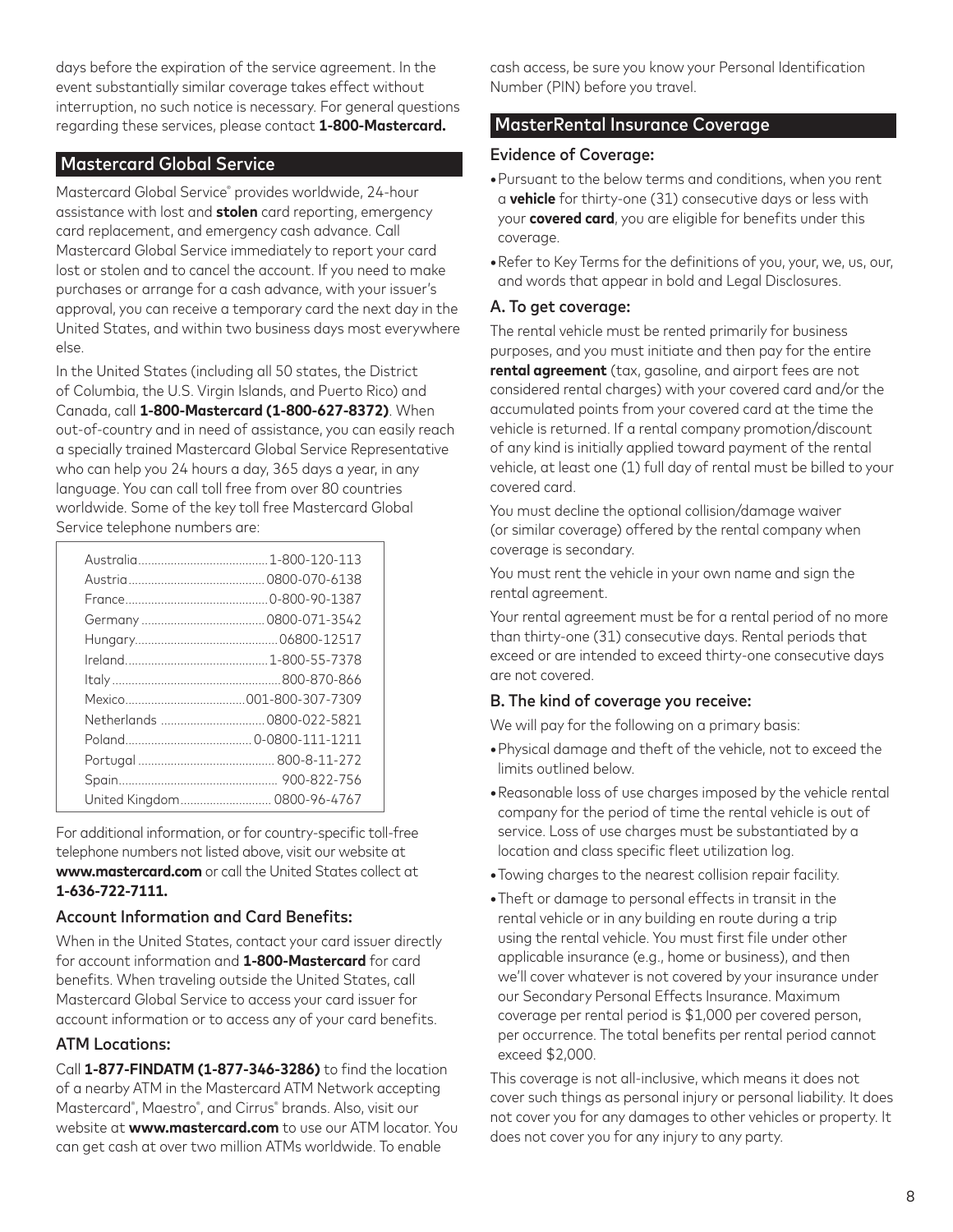# C. Coordination of Benefits:

When MasterRental is provided on a secondary basis and a covered loss has occurred the order in which benefits are determined is as follows:

- 1. You or an **authorized driver's** primary auto insurance;
- 2. Collision/damage waiver provided to you by the rental agency;
- 3. Any other collectible insurance;
- 4. The coverage provided under this **EOC**.

If you or an authorized driver's primary auto insurance or other coverage has made payments for a covered loss, we will cover your deductible and any other eligible amounts, described under the kind of coverage you receive, not covered by the other insurance.

Note: In certain parts of the United States and Canada losses to rental vehicles that are covered by your personal vehicle insurance policy liability section may not be subject to a deductible, which means that you may not receive any benefits from this program. Contact your insurance provider for full coverage details pertaining to your personal vehicle liability insurance policy (or similar coverage).

**•** If the vehicle is rented primarily for business purposes or outside the **cardholder's** domiciled country, coverage is considered primary coverage.

## D. Who is covered:

The covered card cardholder and those designated in the rental agreement as authorized drivers. You, your associates, and immediate family are covered by Secondary Personal Effects Insurance subject to the limits expressed above.

### E. Excluded rental vehicles:

- Vehicles not required to be licensed.
- All full-size vans mounted on truck chassis (including, but not limited to, Ford EconoVan), cargo vans, campers, off-road vehicles, and other recreational vehicles.
- Trailers, motorbikes, motorcycles, and any other vehicle having fewer than four (4) wheels.
- Antique vehicles (vehicles that are more than twenty (20) years old or have not been manufactured for at least ten (10) years), or limousines.

#### F. Where you are covered:

Coverage is not available in countries where:

- a. This EOC or the **group policy** is prohibited by that country's law; or
- b. The terms of the EOC or group policy are in conflict with the laws of that country.

### G. Coverage limitations:

We will pay the lesser of the following:

- a. Reasonable and customary charges of repair or the actual repair amount;
- b. Wholesale market value less salvage and depreciation;
- c. The rental agencies' purchase invoice less salvage and depreciation;
- d. The contractual liability assumed by you or an authorized driver of the rental vehicle;
- e. The actual cash value.

In addition, coverage is limited to \$500 USD per incident for reasonable loss of use charges imposed by the vehicle rental company for the period of time the rental vehicle is out of service.

We will not pay for or duplicate the collision/damage waiver coverage offered by the rental agency.

### H. What is NOT covered:

- Personal Effects Insurance does not cover animals, automobile equipment, motorcycles, boats, motors, sporting equipment, personal computers, household furniture, contact lenses, hearing aids, artificial teeth and limbs, currency, coins, deeds, bullion, stamps, securities, tickets, documents, perishables, delays, loss of market, or indirect or consequential losses or damages of any kind.
- Vehicle keys or rental company portable Global Positioning Systems (GPS).
- Vehicles not rented by the cardholder or **authorized user** on the covered card.
- Any person not designated in the rental agreement as an authorized driver.
- Any obligations you assume other than that what is specifically covered under rental agreement.
- Any violation of the written terms and conditions of the rental agreement.
- Any loss that occurs while driving under the influence of drugs or alcohol.
- Any loss associated with racing or reckless driving.
- Losses involving the theft of the rental vehicle when you or an authorized driver cannot produce the keys to the rental vehicle at the time of reporting the incident to police and/ or rental agency, as a result of negligence. Loss of keys is considered negligence.
- Mechanical failures caused by wear and tear, gradual deterioration, or mechanical breakdown.
- Subsequent damages resulting from a failure to protect the rental vehicle from further damage.
- Blowouts or tire/rim damage unless caused by theft, vandalism or vehicle collision.
- Any damage that is of an intentional or non-accidental nature, caused by you or an authorized driver of the rental vehicle.
- Depreciation, diminishment of value, administrative, storage, or other fees charged by the vehicle rental company.
- Vehicles with a rental agreement that exceeds or is intended to exceed a rental period of thirty-one (31) consecutive days from a rental agency.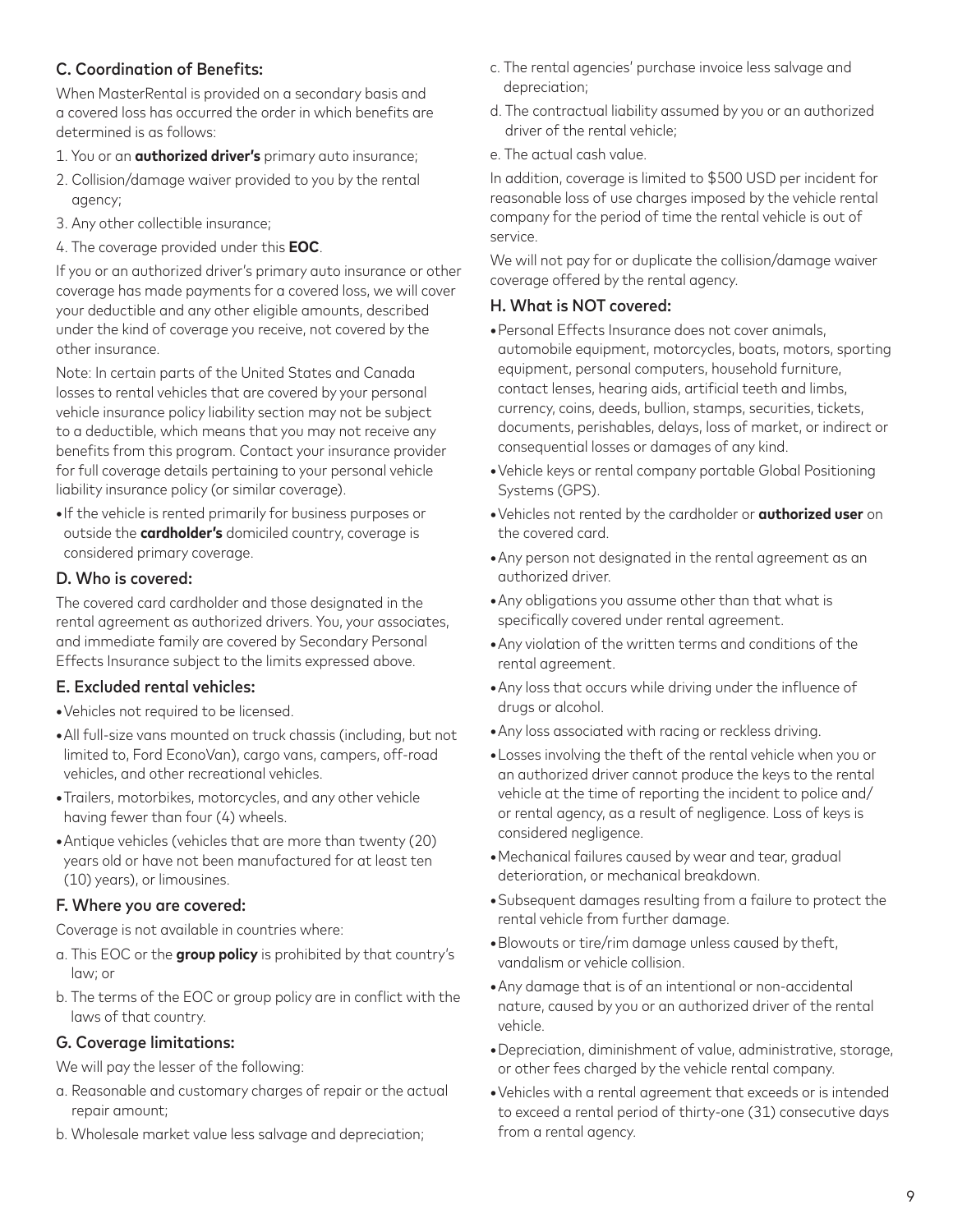- Losses resulting from any kind of illegal activity.
- Damage sustained on any road not regularly maintained by a municipal, state, or federal entity.
- Losses as a result of war or hostilities of any kind (including, but not limited to, invasion, terrorism, rebellion, insurrection, riot, or civil commotion); confiscation or damage by any government, public authority, or customs official; risks of contraband; illegal activity or acts.
- Any loss involving the rental vehicle being used for hire, for commercial use, or as a public or livery conveyance.
- Theft of, or damage to, unlocked or unsecured vehicles.
- Value-added tax, or similar tax, unless reimbursement of such tax is required by law.
- Rentals made on a monthly basis.
- Items not installed by the original manufacturer.
- Inherent damage.
- Damage to windshields which is not the result of a collision or roll-over (damage to a windshield is covered if such damage is due to road debris or road hazard).
- Leases or mini leases.
- Indirect or direct damages resulting from a covered claim.
- Charges for gasoline or airport fees.

In addition, we shall not be deemed to provide cover and we shall not be liable to pay any claim or provide any benefit under the group policy to the extent that the provision of such cover, payment of such claim or provision of such benefit would expose us, our parent company or its ultimate controlling entity to any sanction, prohibition or restriction under United Nations resolutions or the trade or economic sanctions, laws or regulations of the European Union or the United States of America.

#### I. How to file a claim:

- Visit **www.mycardbenefits.com** or call **1-800-Mastercard** to open a claim. You must report the claim within sixty (60) days of the loss or the claim may not be honored.
- You may choose to assign your benefits under this insurance program to the rental agency from which you rented your vehicle. Please contact us or our designated representative for further details.
- Submit the following documentation within one hundred and eighty (180) days of the incident or the claim may not be honored:
- o Receipt showing the vehicle rental charge.
- o Statement showing the vehicle rental charge.
- o The rental agreement (front and back).
- o Copy of your valid driver's license (front and back).
- o Copy of the declarations page of any primary vehicle insurance and other valid insurance or coverage if applicable.
- o Police report when the vehicle is stolen, vandalized (regardless of the damage), or involved in a collision that

requires the vehicle; to be towed, in a multi-vehicle collision, or the vehicle is not drivable.

- o Police report detailing the theft of personal items.
- o Replacement receipt for personal effect items.
- o Itemized repair estimate from a factory registered collision repair facility.
- o Copy of the vehicle rental company promotion/discount, if applicable.
- o Copy of the vehicle rental location class specific fleet utilization log, if loss of use charges are being claimed. You must secure this log from the rental agency.
- o Any other documentation that may be reasonably requested by us or our **administrator** to validate a claim.

# Mastercard Travel and Lifestyle Services

As a World Elite Mastercard® or World Elite Debit Mastercard® **cardholder**, you have access to Mastercard® Travel & Lifestyle Services, a suite of benefits, amenities and upgrades, preferential treatment and premium travel offers from best-in-class travel companies across hotels, air travel, tours, cruises, car rental and more\*. Get the most from all your travels whether you are planning a last-minute getaway or your dream family vacation. As a Mastercard® cardholder, you have access to a lifestyle manager that will help you plan your vacation - complimentary, at your convenience, 24 hours a day, 7 days a week. Plus, take advantage of the Mastercard Lowest Hotel Rate Guarantee\*\* and Mastercard Hotel Stay Guarantee\*\*\* which deliver value and peace of mind.

\* Travel & Lifestyle Services are provided by Ten Lifestyle Group plc. No travel bookings are being made by Mastercard, nor is Mastercard acting as a travel agency or providing any travel consultation or advice, in connection with Mastercard Travel & Lifestyle Services.

\*\* Mastercard Lowest Hotel Rate Guarantee: If you book a qualifying 'prepaid hotel rate' or 'pay at local hotel rate' hotel stay through the Mastercard Travel & Lifestyle Services program either online or through an authorized program agent using your Mastercard and then find the same hotel room type, in the same hotel, for the same dates, the same number of children and adults, at a lower price online, before taxes and fees, we'll refund you the difference. To receive a refund you must submit a claim as described in the Terms & Conditions prior to your stay and at least seventy-two (72) hours before the date of your reservation check-in.

\*\*\* Mastercard Hotel Stay Guarantee: The Mastercard Travel & Lifestyle Services Hotel Stay Guarantee is simple – if you book your three star or higher hotel stay through the Mastercard Travel & Lifestyle Services program and you encounter problems with the hotel, contact Ten Lifestyle Group plc, the designated travel agent for the Mastercard Travel & Lifestyle Services program at Toll Free (US) **1-800-336-6420** during your stay and a Ten lifestyle manager will attempt to make it right for the remainder of your stay by working directly with the hotel to try to resolve your issue or will make efforts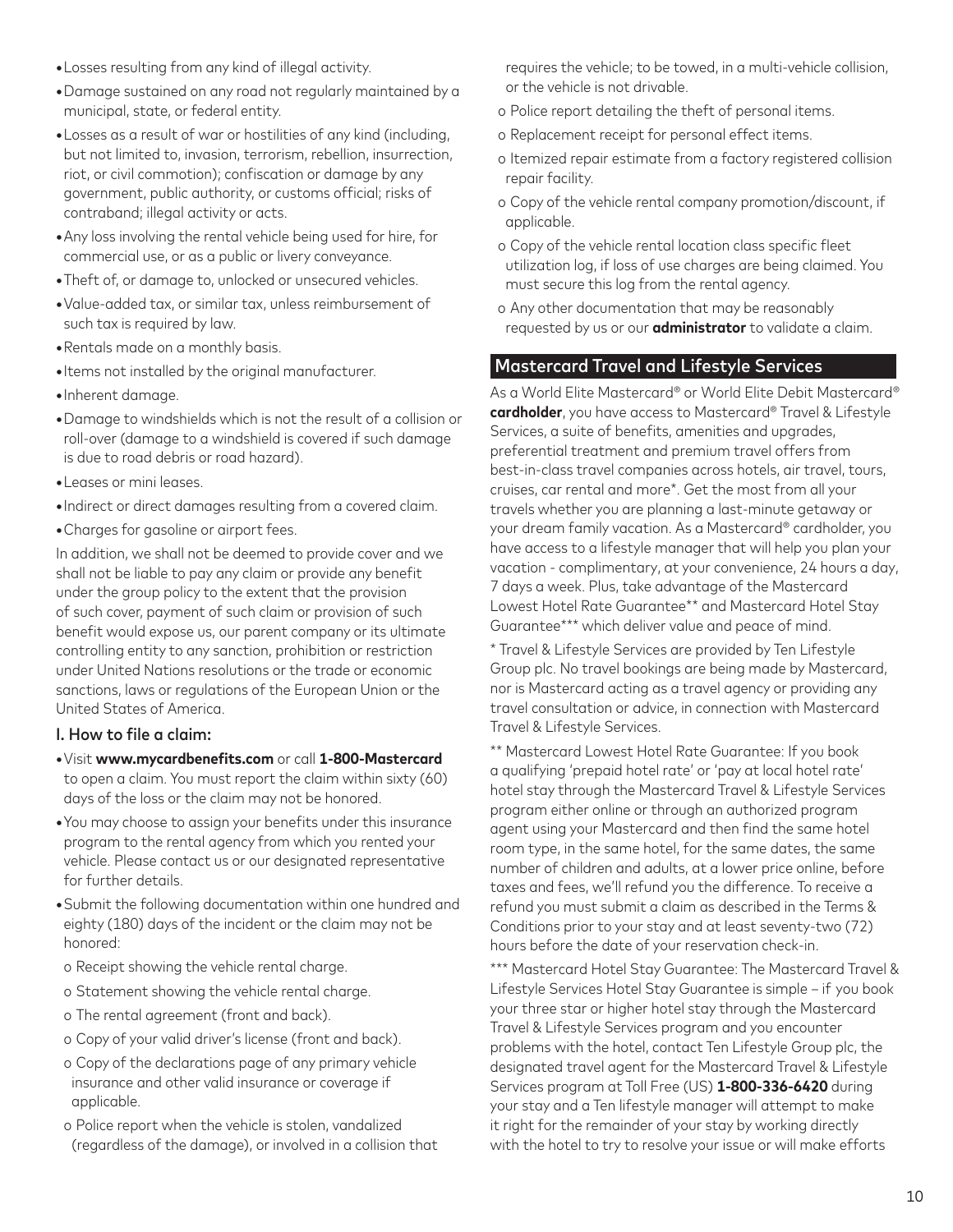to find you comparable accommodations. Certain terms, conditions and exclusions apply.

Certain terms, conditions and exclusions apply. Full details are available at **https://travel.mastercard.com/us/en-us/worldelite/product/terms.**

# MERCHANT BENEFITS

## Mastercard Premium Easy Savings® Program

World Elite Mastercard® and World Elite Debit Mastercard® offer you a premium experience of the Easy Savings program. In addition to all of the savings you receive in the Easy Savings program, the Premium Easy Savings program delivers more upscale merchant offers, both in the US and when traveling to other countries where Easy Savings exists. If you receive automatic rebates from the Easy Savings program in the US, the same terms and conditions (described below) will apply to the Premium Easy Savings program.

### Mastercard Easy Savings® Program

If you already receive all the automatic rebates in the Program and/or have already registered in the Program, the terms and conditions of this tier of the Program are outlined below:

### Cardholder Terms & Conditions for Mastercard Easy Savings® Program - U.S. Small Business and Mastercard Easy Savings® Program - U.S. Commercial

Mastercard International Incorporated ("Mastercard") is providing these Mastercard Easy Savings® Program - Terms and Conditions ("Terms and Conditions") with respect to your U.S. Mastercard small business signature debit, prepaid, or credit card (each, a "Small Business Card") and/or U.S. Mastercard Multi Card card, Mastercard Purchase Card card, and/or Mastercard Corporate Card (each, a "Commercial Card"). Upon receipt or affirmative acceptance of these Terms and Conditions, you hereby accept the Terms and Conditions for the applicable Mastercard Easy Savings® Program - U.S. Small Business and/or the Mastercard Easy Savings® Program - U.S. Commercial (each, as applicable, the "Program"). You further accept these Terms and Conditions and ratify this acceptance by using, receiving or accepting any benefit of a rebate under the Program.

If you do not wish to participate in the Program, please contact your issuing bank.

These Terms and Conditions set forth the terms applicable to your use of the Program. The Program provides you with automatic rebates on eligible purchases from participating merchants in the United States if you use an eligible, enrolled Mastercard Small Business Card or Commercial Card. Please read these Terms and Conditions carefully and keep them for your records.

In these Terms and Conditions, the words "you" and "your" mean the person or entity to whom a Card, as defined below, has been issued and any person or entity that you allow to use a Card, and the words "we," "us" and "our" mean Mastercard. "Program Website" means **www.easysavings.com** for the

Mastercard Easy Savings® Program - U.S. Small Business or **www.easysavings.com/commercial** for the Mastercard Easy Savings® Program - U.S. Commercial (or such other websites as Mastercard may establish for the Program).

**Participation:** For Mastercard Easy Savings® Program - U.S. Small Business only: If you have been notified by the issuer that issued your Mastercard Small Business Card that your Mastercard Small Business Card has been automatically enrolled in the Program, you may participate in the Program effective as of the date indicated in the notification from the issuer. You may also go to **www.easysavings.com** and register to receive program updates, and see your and/or your employees' card rebates at that site. If you have been notified by the issuer that issued your Mastercard Commercial Card that your Mastercard Commercial Card has been enrolled in the Program, you may participate in the Program immediately.

The Program is available only to **cardholders** using eligible, enrolled Small Business Cards or Commercial Cards, as applicable, issued by a United States financial institution ("Cards"). You must be enrolled in the Program prior to using a Card at a Merchant, as defined below, or to receive the rebate benefits of the Program.

If you access the Program Website or use the Program, you also accept the Terms and Conditions as posted on the Program Website and as posted at:

For Mastercard Easy Savings® Program - U.S. Small Business:

**http://www.mastercard.com/easysavings/common/en\_US/ termsconditions.html**, as may be amended from time to time. For Mastercard Easy Savings® Program - U.S. Commercial:

**http://www.mastercard.com/easysavings/common/en\_ MM/termsconditions.html**, as may be amended from time to time.

If you request a user ID to access rebate information on the Program Website, Mastercard may need to validate your Card in order to ensure that you can receive applicable rebates and as part of this validation an authorization hold of \$1 may appear on your account information. Once the validation is confirmed, usually within 2-7 days, this authorization hold will be removed from your account.

**Your Data:** You agree to the terms of the Program's privacy notice as posted at **https://www.mastercard.com/us/ business/en/common/privacypolicy.html**, as may be amended from time to time. You acknowledge and agree that your issuing bank and Mastercard may share and use data regarding you, your personnel and such Card usage with each other and with third parties, such as Merchants and service providers, to operate the Program and for internal operational purposes, including, but not limited to, sending you and your personnel emails regarding the Program.

**Merchant Offers:** Merchants that are participating in the Program ("Merchant(s)") may provide offers for rebates on purchases of goods or services ("Offers") at participating Merchant locations for Cards. The amount of any rebate and other terms and conditions applicable to a rebate will be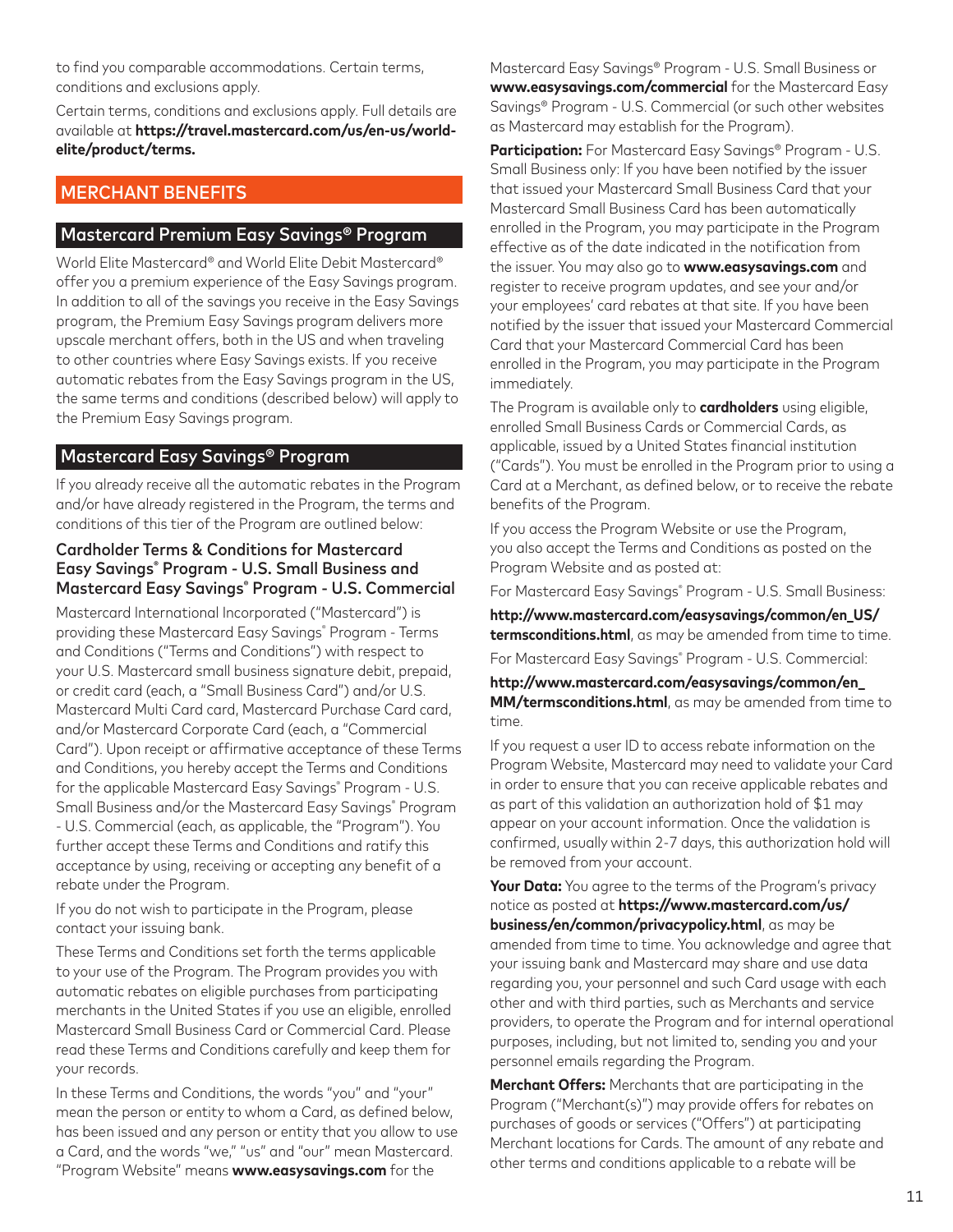determined by the Merchant, and are subject to change at any time and without notice. Please refer to any disclosures provided by your issuing bank and the Program Website for any details on any Offer terms and conditions. Offers may be redeemed only at participating Merchant locations. See the Program Website for the latest information on available Offers. Certain issuers may restrict your access to: (i) or the ability to make purchases from, certain Merchants; (ii) certain Offers; or (iii) certain elements of the Program for other purposes. Please refer to the Offer details provided by your issuing bank, the Program Website, and/or the Offer details below for the latest information on available offers.

**Offer Acceptance:** When you purchase goods or services using a Card from a participating Merchant, you will receive a rebate on your purchase, subject to any terms and conditions of the Offer and provided that the purchase transaction: (a) originated in the United States, (b) is authorized, settled and cleared through the Mastercard Global Clearance and Processing System, and (c) is not a PIN-based transaction. The rebate will not appear on your receipt at the point of sale. The form of the rebate may be a credit to your Card account or the rebate may be in another form, as determined by the Issuer. If a rebate is credited to your Card account, please note that it might not appear on the same statement as the related purchase. There may be a delay of up to one statement cycle in crediting a rebate. Please note that rebates will be based on the standard currency related to your Card.

**Reversals:** All or a portion of a rebate may be reversed in certain circumstances, including without limitation, upon a return, dispute, adjustment, or fraudulent card activity.

**Disclaimer of Liability:** Mastercard's role under the Program is limited to processing information regarding Offers on behalf of Merchants and the issuing banks. Mastercard is not responsible for any Offers or rebates, your ability to use Offers or rebates, the crediting of any rebates to your Card account, reversals of Offers or rebates, accuracy or completeness of information about Offers or rebates, or any acts or omissions of the issuing banks or Merchants. Mastercard provides the Program on an "AS IS" basis, and Mastercard disclaims any and all warranties, including without limitation, any warranties of merchantability or fitness for a particular purpose, except as required by applicable law. Mastercard is not liable to you for any damages that you suffer in connection with your participation in the Program, unless the damage results directly from Mastercard's failure to perform the express obligations under these Terms and Conditions. Mastercard and its affiliates, its respective directors, officers, employees, agents, and successors and assigns, are not responsible, and shall not be liable for, any direct, indirect, special, incidental, or consequential damages (including lost profits). Without limiting the foregoing, Mastercard is not responsible for any Card account fees or penalties that you incur on your Card, including fees and penalties that may result from rebate reversals. Any tax liability resulting from your participation in the Program shall be your sole responsibility, and not Mastercard's responsibility or the responsibility of any

Merchant or the issuing bank. Merchants or the issuing bank may report information regarding the Program and your participation in it to tax authorities. Merchants and the issuing bank may not vary these Terms and Conditions as applied to the relationship between you and Mastercard and may not make any commitments that are binding on Mastercard.

**Program Information:** By registering on the **easysavings. com** site, you agree to receive Program information via email and to advise Mastercard of any change in your email address by providing updated information via the Program Website. Please note that Mastercard will use information regarding purchase transactions initiated with your enrolled Card(s) to provide you with reports via the Program Website as well as for other purposes as determined by Mastercard.

**Termination:** You may terminate your participation in the Program at any time by notifying your issuing bank. There may be a delay of up to 30 days in effecting such termination, and reversals or adjustments of rebates may continue after termination, as determined in Mastercard's discretion. Mastercard or your issuing bank may terminate your participation in the Program at any time, without notice unless required by law. Mastercard reserves the right to add or terminate any participating Merchant or any Offer without notice. Any terms, which by their nature should survive the termination of these Terms and Conditions, shall survive.

**Change of Terms:** Mastercard can add to, delete from, or change (each, a "change") the terms of these Terms and Conditions and/or the Program at any time. Mastercard will notify you of changes by posting the revised terms and conditions on the Program Website.

**Questions Regarding the Program:** You should direct any questions related to the Program, Offers, any Program restrictions, or rebates to your issuing bank.

**Disputes:** Any disputes regarding Offers or rebates, or your ability to participate or receive them, may be determined by Mastercard, by your issuing bank, or Merchants. That resolution will be final and binding on you.

**Additional Terms:** Your issuing bank and Merchants may impose additional terms on your participation in the Program. These Terms and Conditions are in addition to, and do not amend or replace, your card agreement with your issuing bank.

**Miscellaneous:** These Terms and Conditions will be governed by the laws of New York State, without regard to conflict of law principles. Any dispute arising out of or in connection with the interpretation or performance of these Terms and Conditions, that is not settled in accordance with the section of these Terms and Conditions entitled "Disputes", shall be finally settled by the Courts located in the City and State of New York, which shall have exclusive jurisdiction. YOU AND MASTERCARD HEREBY WAIVE ANY RIGHT TO A JURY TRIAL. You may not assign your rights under these Terms and Conditions. Mastercard may assign its rights and obligations at any time. The invalidity of any provision of these Terms and Conditions will not affect the validity of the remaining portions. Any waiver by Mastercard of its rights under these Terms and Conditions is binding only if in a writing signed by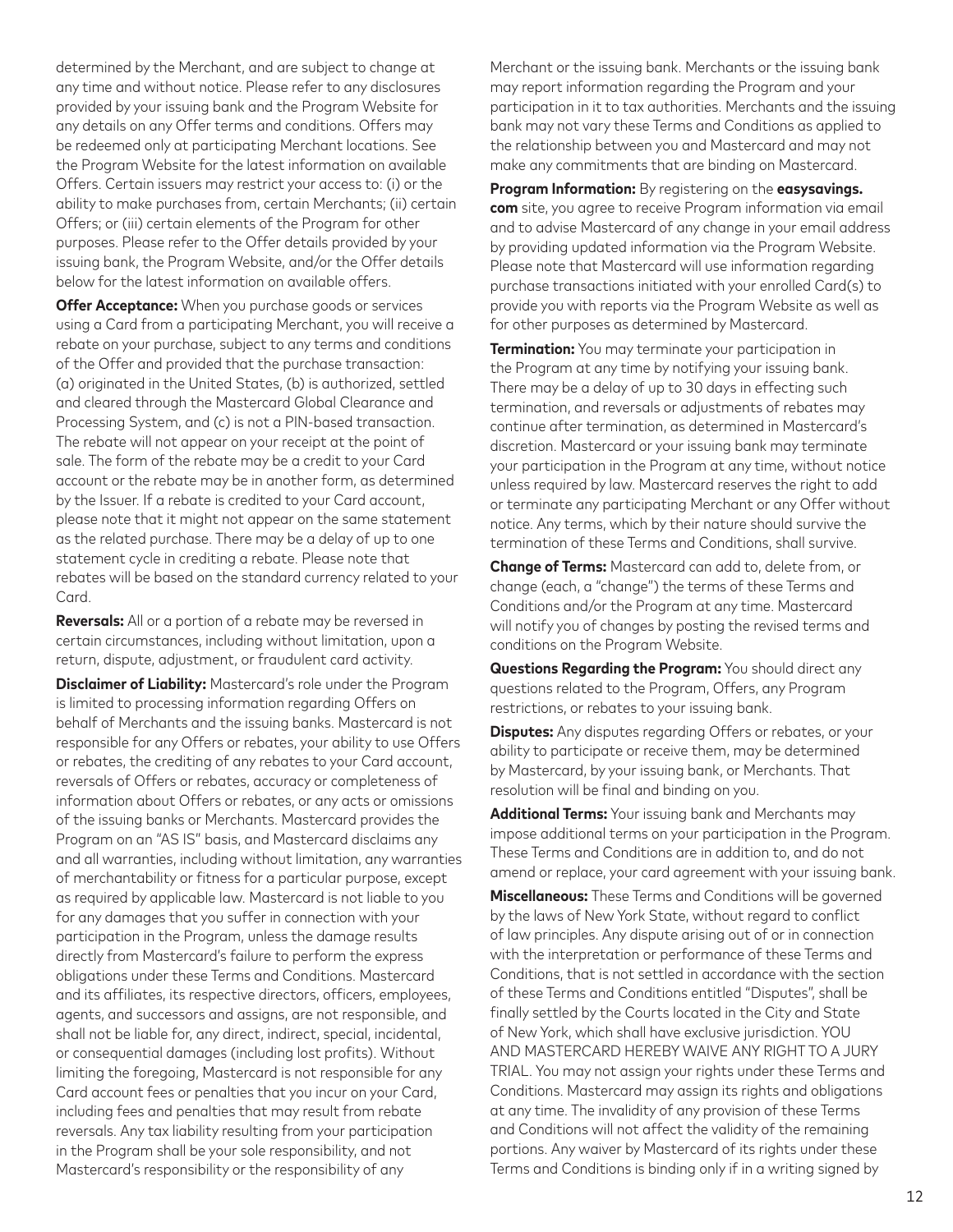Mastercard. The use of your issuing bank and Merchant names and logos in the Program is by permission only.

**Mastercard Easy Savings**®  **Program U.S. Small Business – Participating Merchants Offer Details:** Restrictions, conditions, and limitations apply. Visit the Merchant detail pages at **www.easysavings.com** for more details.

**Mastercard Easy Savings**®  **Program for Commercial – Participating Merchants Offer Details:** Restrictions, conditions, and limitations apply. Visit the Merchant detail pages at **www.easysavings.com/commercial** for more details.

© Mastercard, Mastercard Easy Savings Program, MASTERCARD EASY SAVINGS PROGRAM FOR COMMERCIAL and the Mastercard brand marks are registered trademarks of Mastercard International Incorporated. All third-party product and service names referenced herein are trademarks of their respective owners.

# ShopRunner Program

ShopRunner is an online shipping service that helps its members save both time and money. ShopRunner members receive unlimited free two-day shipping and free return shipping on purchases at more than 140 online stores, including clothing, shoes, beauty, electronics, home, gifts and more. Retailers include Neiman Marcus, Lord & Taylor, American Eagle, Tory Burch, Calvin Klein, Kate Spade, 1-800-Flowers.com and many more.

## Eligibility:

To be eligible for a free ShopRunner membership, you must be a valid World Elite cardholder who holds a Mastercard issued by a U.S. financial institution.

### How to use the ShopRunner benefit:

- Create a ShopRunner account on the **www.shoprunner.com/ mastercard** website.
- Shop at the participating merchants from the merchant site, from the links on the ShopRunner site, or from the ShopRunner mobile app.
- Once you are logged into your account, the free shipping benefit is applied, provided the item is eligible for free shipping.
- ShopRunner members also enjoy free return shipping on their orders placed with ShopRunner.

### Terms and Conditions:

#### Full Terms & Conditions are found at **www.shoprunner.com/ terms/sr/.**

**•** ShopRunner members are entitled to free two-day shipping on all eligible purchases as well as free returns.

## Shipping:

**•** Eligible items will ship within 2 business days via shipping partners like UPS and FedEx. ShopRunner only ships to physical addresses in the United States, including, in most cases, Alaska, Hawaii and Puerto Rico, but in some cases, certain regions cannot be reached in two days. Any shipment to a PO Box, APO/FPO/DPO or international address is excluded from the ShopRunner program.

**•** Items that are eligible for ShopRunner benefits will be designated on the Retailer's site. ShopRunner is only available for certain online purchases and certain products on a Retailer's site, and ShopRunner may not be available on all web browsers (e.g., mobile websites, smart phone mobile or tablet applications). Certain Retailers may require a minimum aggregate order value in order for an order to be eligible for ShopRunner benefits.

### Returns:

- For returns of eligible items, ShopRunner members must follow the Retailer's return policies and instructions.
- In the event that a merchant who participates in the ShopRunner service offers free return shipping, the cardholder will return the ShopRunner eligible item through the merchant's standard process.
- For returns of eligible items purchased via the ShopRunner service, for which the merchant does not offer free return shipping, ShopRunner will provide **cardholder** with a postage paid return label that can be used to return items back to the merchant. To obtain your ShopRunner pre-paid return label simply sign in to the My Account section on **www. shoprunner.com.** Next to each ShopRunner eligible order there is a link to generate a pre-paid return label. Print the label, affix it to your return packaging and follow the rest of the Retailer's return instructions.

# Account and Billing Information

**Important:** Contact your card-issuing financial institution directly for questions concerning your account, such as account balance, credit line, billing inquiries (including transaction exchange rates), merchant disputes, or information about additional services not described in this Guide. Your financial institution's phone number should be available on your monthly billing statement or on the back of your card.

#### **Reminder: Please refer to the Legal Disclosure section.**

## Legal Disclosure

This Guide to Benefits is not, by itself, a policy or contract of insurance or other contract.

Benefits are provided to you, the accountholder, at no additional charge. Non-insurance services may have associated costs, which will be your responsibility (for example, legal referrals are free, but the lawyer's fee is your responsibility).

The insurance benefits are provided under a group policy issued by New Hampshire Insurance Company, an AIG company. This Guide to Benefits is a summary of benefits provided to you. The attached Key Terms and **EOC** is governed by the **Group Policy**.

**Effective date of benefits:** Effective October 28, 2019, this Guide to Benefits replaces all prior disclosures, program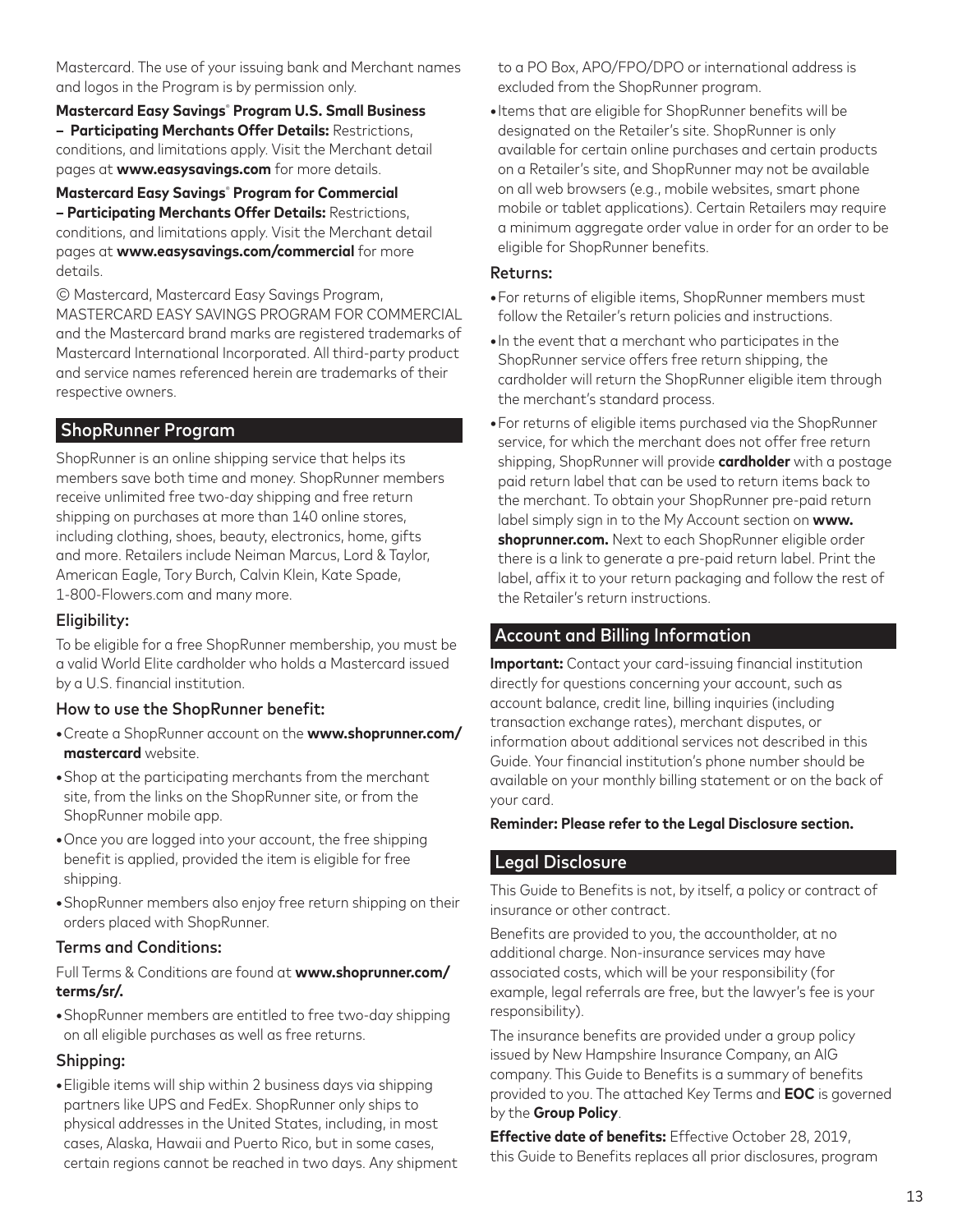descriptions, advertising, and brochures by any party. The policyholder and the insurer reserve the right to change the benefits and features of these programs at any time. Notice will be provided for any changes.

**Cancellation:** The policyholder can cancel these benefits at any time or choose not to renew the insurance coverage for all cardholders. If the policyholder does cancel these benefits, you will be notified in advance. If the insurance company terminates, cancels, or chooses not to renew the coverage to the policyholder, you will be notified as soon as is practicable. Insurance benefits will still apply for any benefits you were eligible for prior to the date of such terminations, cancellation, or non-renewal, subject to the terms and conditions of coverage.

**Benefits to you:** These benefits apply only to the cardholder whose cards are issued by U.S. financial institutions. The United States is defined as the fifty (50) United States and the District of Columbia. No person or entity other than the cardholder shall have any legal or equitable right, remedy, or claim for benefits, insurance proceeds and damages under or arising out of these programs. These benefits do not apply if your card privileges have been cancelled. However, insurance benefits will still apply for any benefit you were eligible for prior to the date that your account is suspended or cancelled, subject to the terms and conditions of coverage.

**Transfer of rights or benefits:** No rights or benefits provided under these insurance benefits may be assigned without the prior written consent of the claim **administrator** for these benefits.

**Misrepresentation and Fraud:** Benefits shall be void if the cardholder has concealed or misrepresented any material facts concerning this coverage.

**Due Diligence:** All parties are expected to exercise due diligence to avoid or diminish any theft, loss or damage to the property insured under these programs. "Due diligence" means the performance of all vigilant activity, attentiveness, and care that would be taken by a reasonable and prudent person in the same or similar circumstances in order to guard and protect the item.

**Subrogation:** If payment is made under these benefits, the insurance company is entitled to recover such amounts from other parties or persons. Any party or cardholder who receives payment under these benefits must transfer to the insurance company his or her rights to recovery against any other party or person and must do everything necessary to secure these rights and must do nothing that would jeopardize them, or these rights will be recovered from the cardholder.

**Other Insurance:** Coverage is secondary to and in excess of any other applicable insurance or indemnity available to you. Coverage is limited to only those amounts not covered by any other insurance or indemnity. It is subject to the conditions, limitations, and exclusions described in this document. In no event will this coverage apply as contributing insurance. This

Other Insurance clause will take precedence over a similar clause found in other insurance or indemnity language.

In no event will these insurance benefits apply as contributing insurance. The non-contribution insurance clause will take precedence over the non-contribution clause found in any other insurance policies.

**Severability of Provisions:** If in the future any one or more of the provisions of this Guide to Benefits is, to any extent and for any reason, held to be invalid or unenforceable, then such provision(s) shall be deemed "severable" from the remaining provisions of the Guide. In that event, all other provisions of this Guide shall remain valid and enforceable.

Benefits listed in this Guide to Benefits are subject to the conditions, limitations, and exclusions described in each benefit section. Receipt and/or possession of this Guide to Benefits does not guarantee coverage or coverage availability.

This Guide is intended as a summary of services, benefits, and coverages and, in case of a conflict between the Guide and the master insurance policies, or an issuer's, or the Mastercard actual offerings, such master policies or actual offering shall control. Provision of services is subject to availability and applicable legal restrictions.